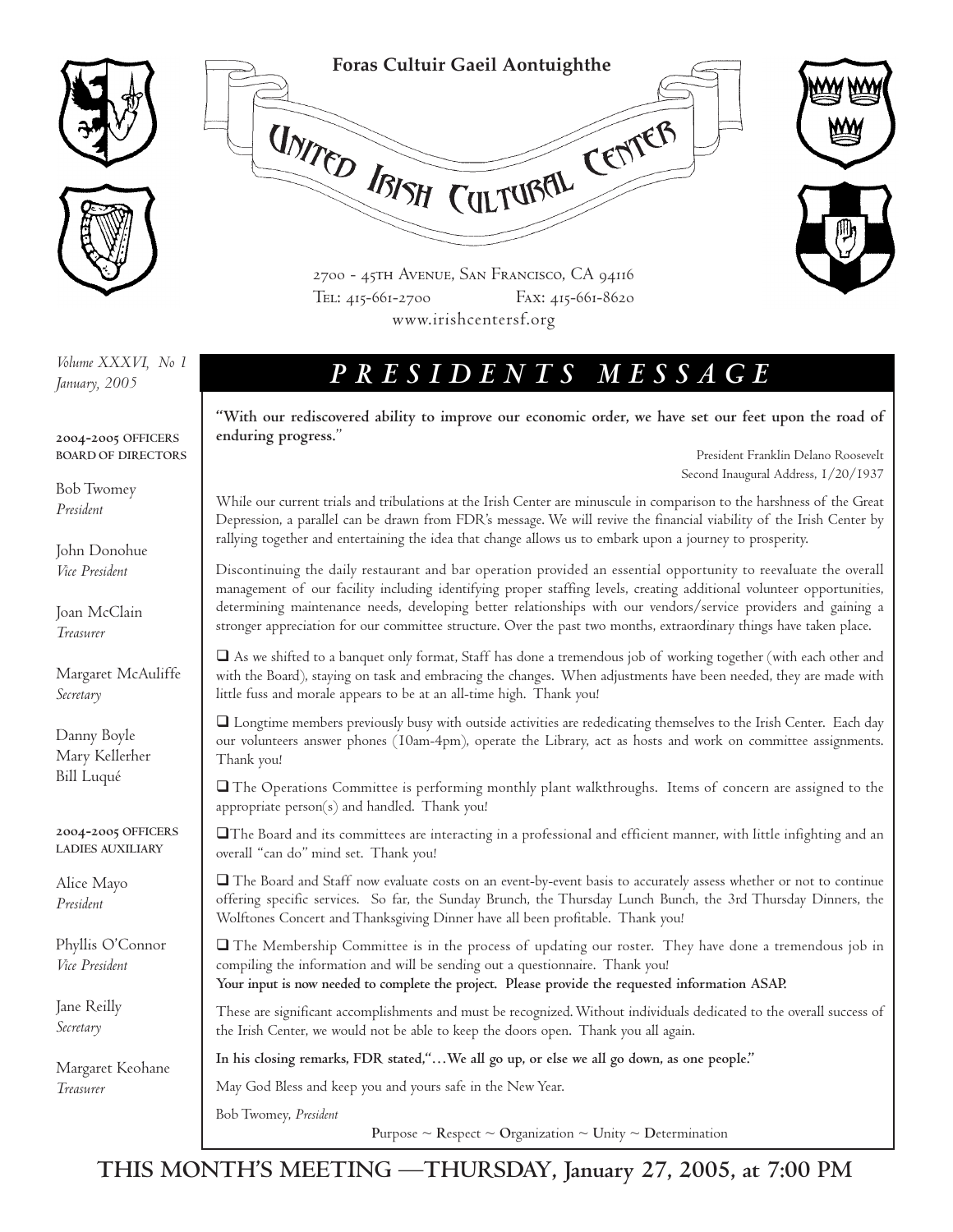

*February, 2005*

#### **2004-2005 OFFICERS BOARD OF DIRECTORS**

Bob Twomey *President*

John Donohue *Vice President*

Joan McClain *Treasurer*

Bill Luqué *Secretary*

Danny Boyle Mary Kelleher Margaret McAuliffe

**2004-2005 OFFICERS LADIES AUXILIARY**

Alice Mayo *President*

Phyllis O'Connor *Vice President*

Jane Reilly *Secretary*

Margaret Keohane *Treasurer*

# *PRESIDENTS MESSAGE Volume XXXVI, No 2*

**"Unity to be real must stand the severest strain without breaking"** - Gandhi

As we trudge through the beginning of 2005, the Irish Center Community can be PROUD of the loyalty and dedication that pulls us together and allows us to tackle our challenges head on. A couple of important recent examples of cooperation and participation come to mind…

After co-chairing a successful New Year's Eve Celebration with Board Member Mary Kelleher, Margaret McAulliffe agreed to chair the Events and Promotions Committee. Board Member Bill Luqué will now assume the vital role of Secretary and maintain our official records.

Our Joint House Committee, consisting of all committee chairs and the Past Presidents Advisory Council, convenes monthly with the Board of Directors to coordinate UICC business including finances, operations and other programs. New chairpersons include Mary Slane (Finance), Martin Falvey (Maintenance), Sash Nagle (Outreach), & Karen Kinahan (Youth). This increase in communication has reduced committee overlap, increased our overall efficiency and allowed the Board to focus on developing plans for the future. Remaining committee opportunities include Silver Gaels, Bylaws, and Nominations. If interested, please contact me.

As our reorganization proceeds, programs and hours of operation are expanding. At the recent Monthly Membership Meeting (4th Thursday at 7pm), the following announcements were made:

- $\Box$  Club Meetings NOW open Tuesday and Thursday evenings (prior notice appreciated). Mothers, Nannies & Toddlers - NOW available every Wednesday, 10:30am to Noon "Dillon's Lunch Bunch" - NOW every Thursday, 11:30am to 2pm.
- $\Box$  "Friday Night Follies" beginning  $2/11/05$  w/ Comedy by our very own Meehan Brothers.
- $\Box$  "Saturday Night Live" Dining and Music beginning  $3/5/05$  (reservations suggested).
- Sunday Brunch NOW offered every week, 10am to 2pm (reservations suggested).
- $\Box$  "Sunday Bards and Cards" story telling for children (Members Room) and card playing for adults (Emerald Room), beginning 2/27/05 after Brunch from 2pm to 4pm.
- $\Box$  Name the Main Bar Contest Please submit your suggestions to my attention by  $3/15/05$ .
- **PLEASE SAVE Saturday June 4, 2005 for UICC's STRATEGIC PLANNING DAY!**

The overall support and guidance the Board and I are receiving from members is humbling. Please feel free to contact me and discuss your ideas, thoughts or concerns. Also, please remember to plan your St. Patrick's festivities around the Irish Center. See our announcements in the Bulletin, Irish Herald (Page 8) & on the web at www.irishcentersf.org.

Bob Twomey, *President* (Bob2mey@yahoo.com or Telephone 415/793-5344)

**P**urpose ~ **R**espect ~ **O**rganization ~ **U**nity ~ **D**etermination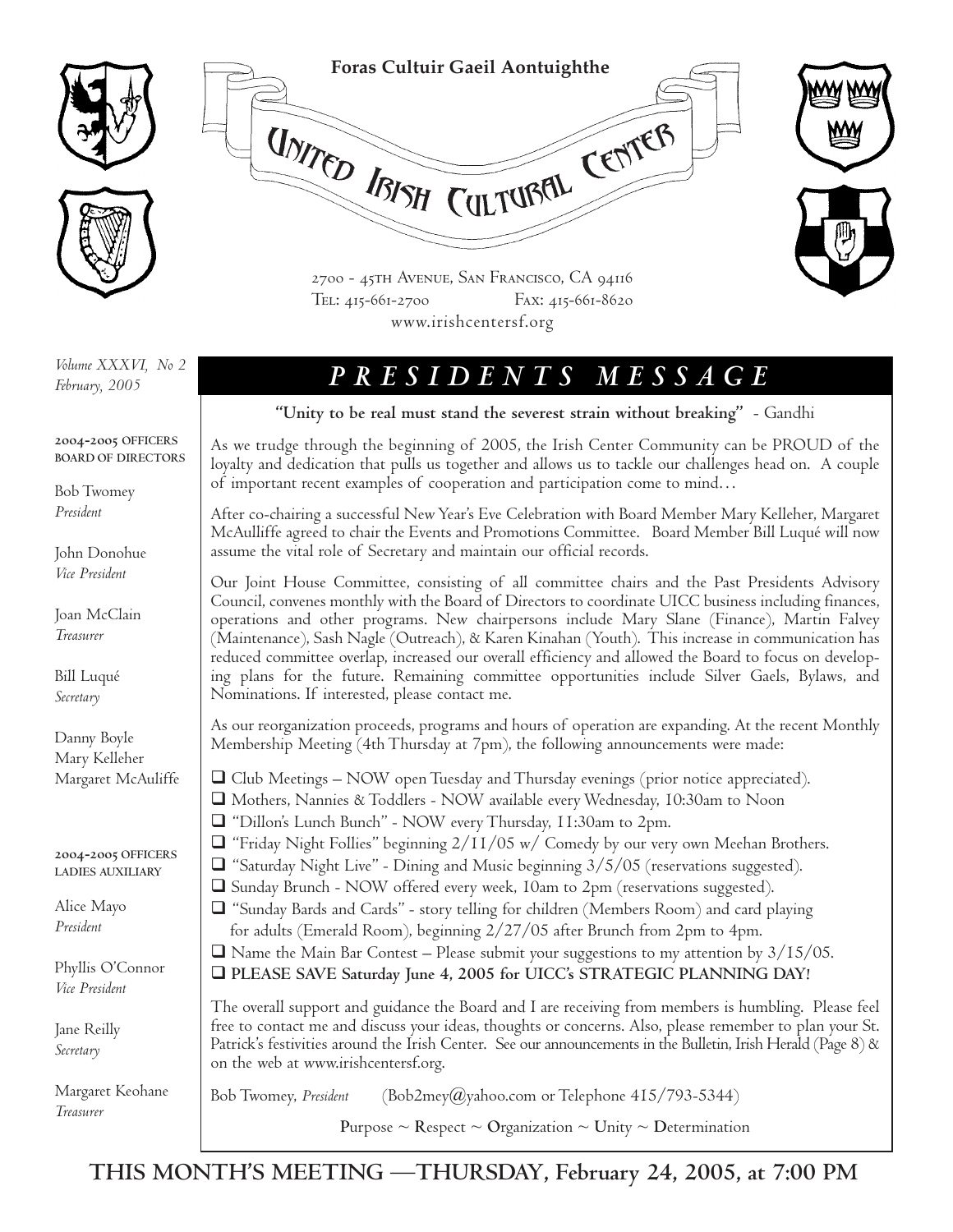

*March, 2005*

*PRESIDENTS MESSAGE Volume XXXVI, No 3*

*"Success depends above all, upon people. Build relationships, teams, partnerships -- and motivate people to contribute. Cultivate leadership, creativity, excellence. Listen; seek new ideas and advice."*

— Ruth Scott

**I** am overwhelmed by the membership's response to our current challenges. On a daily basis, members give generously of their time and experience, openly sharing a deep felt faith that the Irish Center will not only survive, but also continue to prosper.

Examples that our success is built upon people:

The green awning on 47th Avenue was torn by heavy winds during a recent storm. Almost on cue, the Membership Committee received a \$2,000 check included with a completed Membership Questionnaire. The awning has already been replaced just in time for the St. Patrick's Festivities.

A member noticed the overgrown trees along the front and sides of the building and trimmed them back…again, just in time for Irish March Madness.

The Board has recently been holding our weekly meetings in the Library …it seems appropriate to be surrounded by the rich history of the Irish People as we work through the day-to-day operations of the Irish Center and plan for the future. Recently, one of our volunteers shared this gem, an old typewritten cover letter (without a date) on fancy UICC Letterhead:

"The welcoming spirit pervades the whole atmosphere of the United Irish Cultural Center which is a club for the Irish people of the Bay Area, for their children and for their children's children. The club is member-supported and its beautiful building is unique in having been built almost entirely by volunteer labor. It was a true labor of love…It is a place where Irish People can meet friends…can have a meal, a drink, read the current Irish newspapers in the library, see a play, attend a history class, play cards…or just converse with friends…The welcoming spirit of "Caed mile failte" extends to all."

Please come out to the Irish Center on March 8, 2005 from 5pm-8pm and celebrate our 30th Anniversary with dancers, pipers and loads of fun. It's the perfect prelude to the Feast of St. Patrick.

Respectfully,

Bob Twomey, *President* Bob2mey@yahoo.com Telephone: 415/793-5344

**Purpose ~ Respect ~ Organization ~ Unity ~ Determination** 

**2004-2005 OFFICERS BOARD OF DIRECTORS**

Bob Twomey *President*

John Donohue *Vice President*

Joan McClain *Treasurer*

Bill Luqué *Secretary*

Danny Boyle Mary Kelleher Margaret McAuliffe

**2004-2005 OFFICERS LADIES AUXILIARY**

Alice Mayo *President*

Phyllis O'Connor *Vice President*

Jane Reilly *Secretary*

Margaret Keohane *Treasurer*

**THIS MONTH'S MEETING —THURSDAY, March 24, 2005, at 7:00 PM**